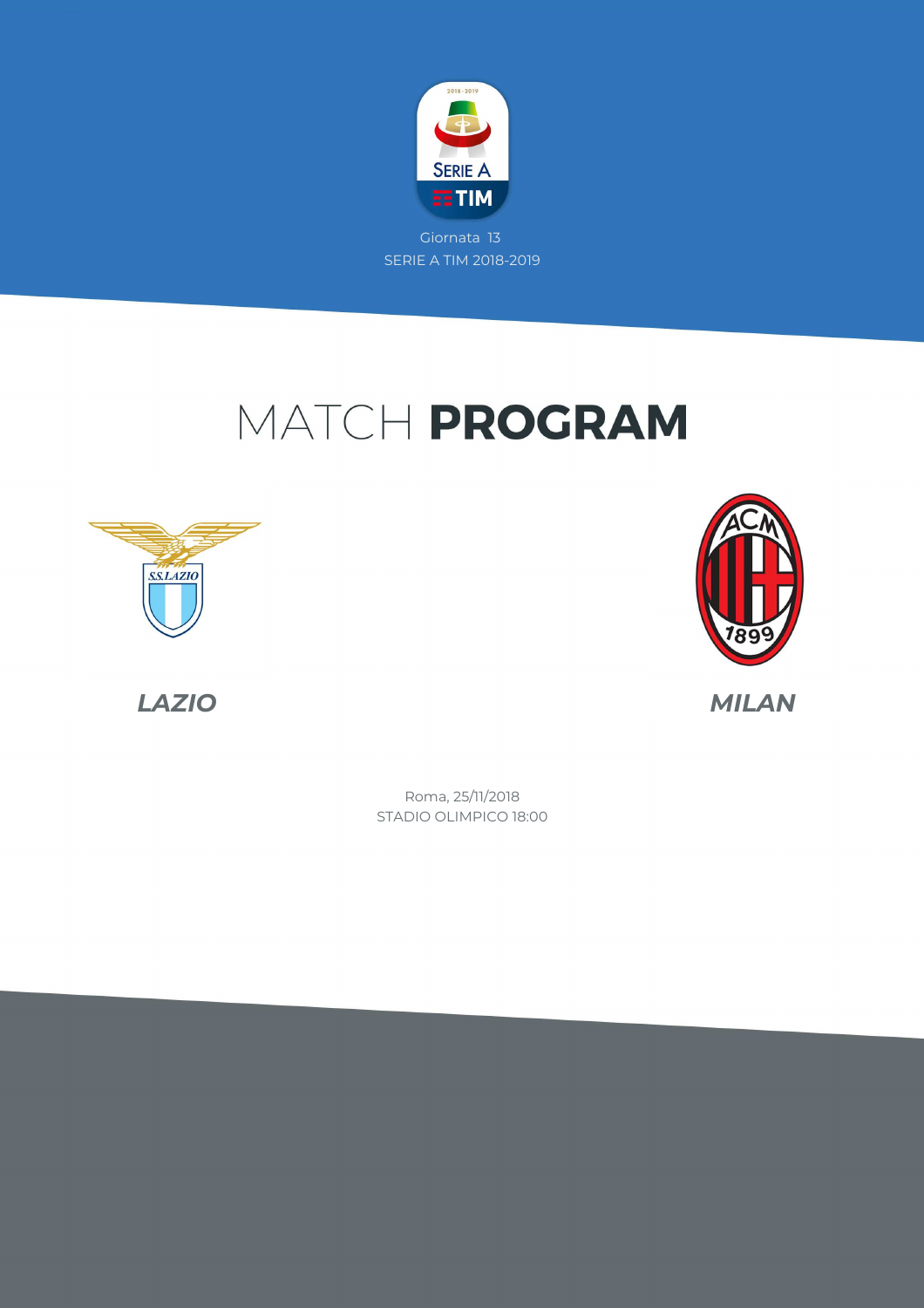

## MATCH PROGRAM



**SERIE A ETIM** 

> *LAZIO MILAN vs* STADIO OLIMPICO 18:00 Roma, 25/11/2018



### *RISULTATI STAGIONALI*

| <b>TOTALI</b>         | <b>PTI</b> | <b>GIOC</b> | <b>VINTE</b>   | <b>NULLE</b> | <b>PERSE</b>    | GF | <b>GS</b> | <b>DIFF.RETI</b>            |
|-----------------------|------------|-------------|----------------|--------------|-----------------|----|-----------|-----------------------------|
| <b>LAZIO</b>          | 22         | 12          | 7              |              | 4               | 18 | 14        | $+4$                        |
| <b>MILAN</b>          | 21         | 12          | 6              | 3            | 3               | 21 | 16        | $+5$                        |
| <b>CASA/TRASFERTA</b> | <b>PTI</b> | <b>GIOC</b> | <b>VINTE</b>   | <b>NULLE</b> | <b>PERSE</b>    | GF | GS        | <b>MEDIA</b><br><b>GOAL</b> |
| <b>LAZIO</b>          | 12         | 6           | 4              | 0            | 2               | 77 | 7         | 7.8                         |
| <b>MILAN</b>          | 8          | 6           | $\overline{2}$ | 2            | <u>ຼົ</u><br>74 | 9  | 7         | 1.5                         |

### *ULTIMI PRECEDENTI*

| 2017-18 22 \ G | <b>MILAN</b>                                                                             | <b>LAZIO</b>          |         |
|----------------|------------------------------------------------------------------------------------------|-----------------------|---------|
| 28/01/2018     | 15'(1°T) P. CUTRONE, 44'(1°T) G. BONAVENTURA                                             | 20'(1°T) A. MARUSIC   | $2 - 7$ |
| 2017-18 3 ^ G  | <b>LAZIO</b>                                                                             | <b>MILAN</b>          |         |
| 10/09/2017     | 38'(1°T) C. IMMOBILE, 42'(1°T) C. IMMOBILE, 3'(2°T) C.<br>IMMOBILE. 4'(2°T) LUIS ALBERTO | 11'(2°T) R. MONTOLIVO | $4 - 7$ |
| 2016-17 24 \ G | <b>LAZIO</b>                                                                             | <b>MILAN</b>          |         |
| 13/02/2017     | <b>46'(1°T) L. BIGLIA</b>                                                                | <b>40'(2°T) SUSO</b>  | $7 - 7$ |
| 2016-17 5 \ G  | <b>MILAN</b>                                                                             | <b>LAZIO</b>          |         |
| 20/09/2016     | 37'(1°T) C. BACCA, 29'(2°T) M. NIANG                                                     |                       | $2-0$   |
| 2015-16 30 \ G | <b>MILAN</b>                                                                             | <b>LAZIO</b>          |         |
| 20/03/2016     | 15'(1 <sup>°</sup> T) C. BACCA                                                           | 9'(1°T) M. PAROLO     | $7 - 7$ |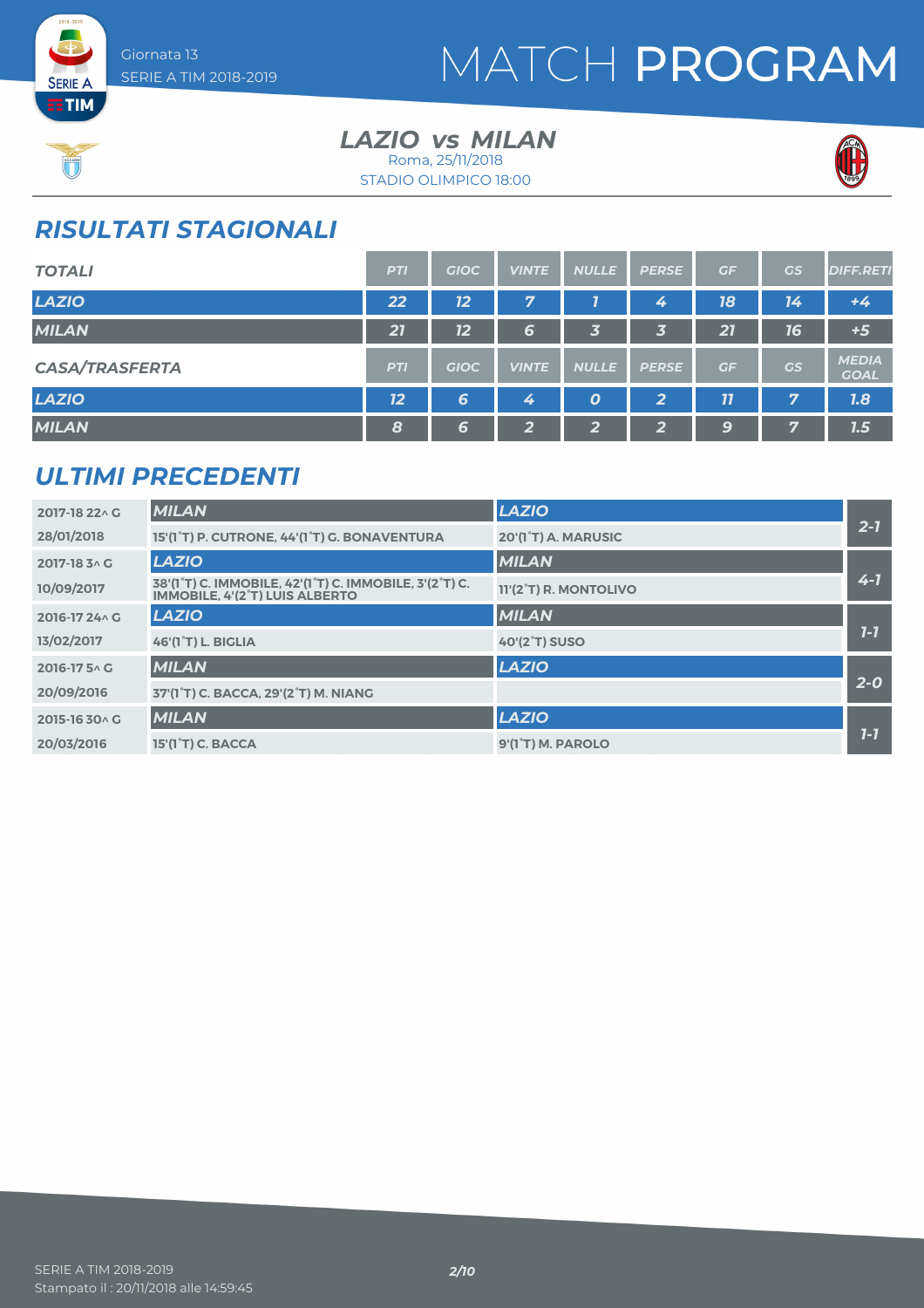

## MATCH PROGRAM



**SERIE A** 

#### *LAZIO MILAN vs* STADIO OLIMPICO 18:00 Roma, 25/11/2018





### *ROSA DELLE SQUADRE*

| <b>LAZIO</b>                      | PRES. A               | <b>GOL A</b>        | <b>GOL 2018-19</b> | PRES. 2018-19    | MIN. 2018-19     |
|-----------------------------------|-----------------------|---------------------|--------------------|------------------|------------------|
| <b>PORTIERI</b>                   |                       |                     |                    |                  |                  |
| <b>1 THOMAS STRAKOSHA</b>         | 71                    | 89                  | 14                 | 12               | 1145             |
| <b>23 GUIDO GUERRIERI</b>         | $\boldsymbol{O}$      | $\boldsymbol{0}$    | $\boldsymbol{O}$   | $\boldsymbol{O}$ | $\boldsymbol{o}$ |
| <b>24 SILVIO PROTO</b>            | $\boldsymbol{O}$      | $\boldsymbol{0}$    | $\boldsymbol{o}$   | O                | 0                |
| <b>31 MARIUS ADAMONIS</b>         | $\boldsymbol{O}$      | $\boldsymbol{O}$    | $\boldsymbol{O}$   | $\boldsymbol{O}$ | $\boldsymbol{o}$ |
| <b>DIFENSORI</b>                  |                       |                     |                    |                  |                  |
| 3 LUIZ FELIPE                     | 25                    | 0                   | $\boldsymbol{0}$   | $\overline{7}$   | 539              |
| <b>5 JORDAN LUKAKU</b>            | 48                    | $\boldsymbol{\eta}$ | $\boldsymbol{o}$   | $\overline{2}$   | 50               |
| 8 DUSAN BASTA                     | 200                   | 70                  | 0                  | 0                | 0                |
| <b>WALLACE</b><br>13 <sup>7</sup> | 45                    | $\mathbf{I}$        | $\boldsymbol{O}$   | $\overline{7}$   | 632              |
| <b>14 RIZA DURMISI</b>            | 3                     | $\boldsymbol{0}$    | $\boldsymbol{O}$   | 3                | 74               |
| <b>BASTOS</b><br>15               | 35                    | 4                   | $\boldsymbol{O}$   | 3                | 87               |
| <b>22 MARTIN CACERES</b>          | <b>101</b>            | 8                   | 0                  | 4                | 330              |
| <b>26 STEFAN RADU</b>             | 259                   | 4                   | $\boldsymbol{O}$   | 9                | 799              |
| <b>33 FRANCESCO ACERBI</b>        | <b>199</b>            | 13                  | $\mathbf{I}$       | 12               | 1145             |
| <b>48 LORENZO FILIPPINI</b>       | $\boldsymbol{O}$      | $\boldsymbol{O}$    | $\boldsymbol{O}$   | $\boldsymbol{O}$ | $\boldsymbol{o}$ |
| <b>CENTROCAMPISTI</b>             |                       |                     |                    |                  |                  |
| <b>4 GIL PATRIC</b>               | 44                    | 0                   | $\boldsymbol{o}$   | 5                | 381              |
| <b>6 LUCAS LEIVA</b>              | 44                    | $\overline{2}$      | $\boldsymbol{O}$   | 8                | 711              |
| <b>7 VALON BERISHA</b>            | 4                     | $\boldsymbol{0}$    | $\boldsymbol{O}$   | 4                | 79               |
| <b>11 JOAQUIN CORREA</b>          | 42                    | 5                   | $\overline{2}$     | 77               | 424              |
| <b>16 MARCO PAROLO</b>            | 282                   | 42                  | 3                  | 12               | 1070             |
| <b>19 SENAD LULIC</b>             | 222                   | 24                  | $\boldsymbol{O}$   | 77               | 944              |
| 21 SERGEJ MILINKOVIC-SAVIC        | <b>105</b>            | 18                  | $\mathbf{I}$       | 77               | 956              |
| 25 MILAN BADELJ                   | <b>715</b>            | 6                   | $\boldsymbol{O}$   | $\overline{7}$   | 296              |
| <b>28 JOSEPH MINALA</b>           | 3                     | $\boldsymbol{0}$    | $\boldsymbol{o}$   | 0                | 0                |
| <b>32 DANILO CATALDI</b>          | 92                    | 4                   | $\overline{I}$     | 3                | <b>160</b>       |
| <b>66 BRUNO JORDAO</b>            | $\boldsymbol{O}$      | $\boldsymbol{0}$    | $\boldsymbol{O}$   | O                | 0                |
| <b>77 ADAM MARUSIC</b>            | 41                    | 3                   | $\boldsymbol{o}$   | 9                | 764              |
| <b>96 ALESSANDRO MURGIA</b>       | 31                    | $\overline{2}$      | 0                  | $\mathbf{7}$     | 12               |
| <b>ATTACCANTI</b>                 |                       |                     |                    |                  |                  |
| 9 ALESSANDRO ROSSI                | 3                     | $\pmb{o}$           | $\pmb{o}$          | O                | 0                |
| <b>10 LUIS ALBERTO</b>            | 51                    | 13                  | $\overline{1}$     | 8                | 597              |
| <b>17 CIRO IMMOBILE</b>           | 164                   | 92                  | 8                  | $12 \,$          | 1071             |
| <b>20 FELIPE CAICEDO</b>          | 29                    | $\measuredangle$    | $\mathbf{I}$       | $\overline{7}$   | 329              |
| <b>30 PEDRO NETO</b>              | $\boldsymbol{o}$      | $\boldsymbol{O}$    | $\pmb{o}$          | O                | 0                |
| <b>87 CRISTIANO LOMBARDI</b>      | 35                    | $\mathbf{I}$        | $\boldsymbol{O}$   | $\boldsymbol{O}$ | $\boldsymbol{0}$ |
| <b>STAFF TECNICO</b>              |                       |                     |                    |                  |                  |
| <b>Allenatore</b>                 | <b>SIMONE INZAGHI</b> |                     |                    |                  |                  |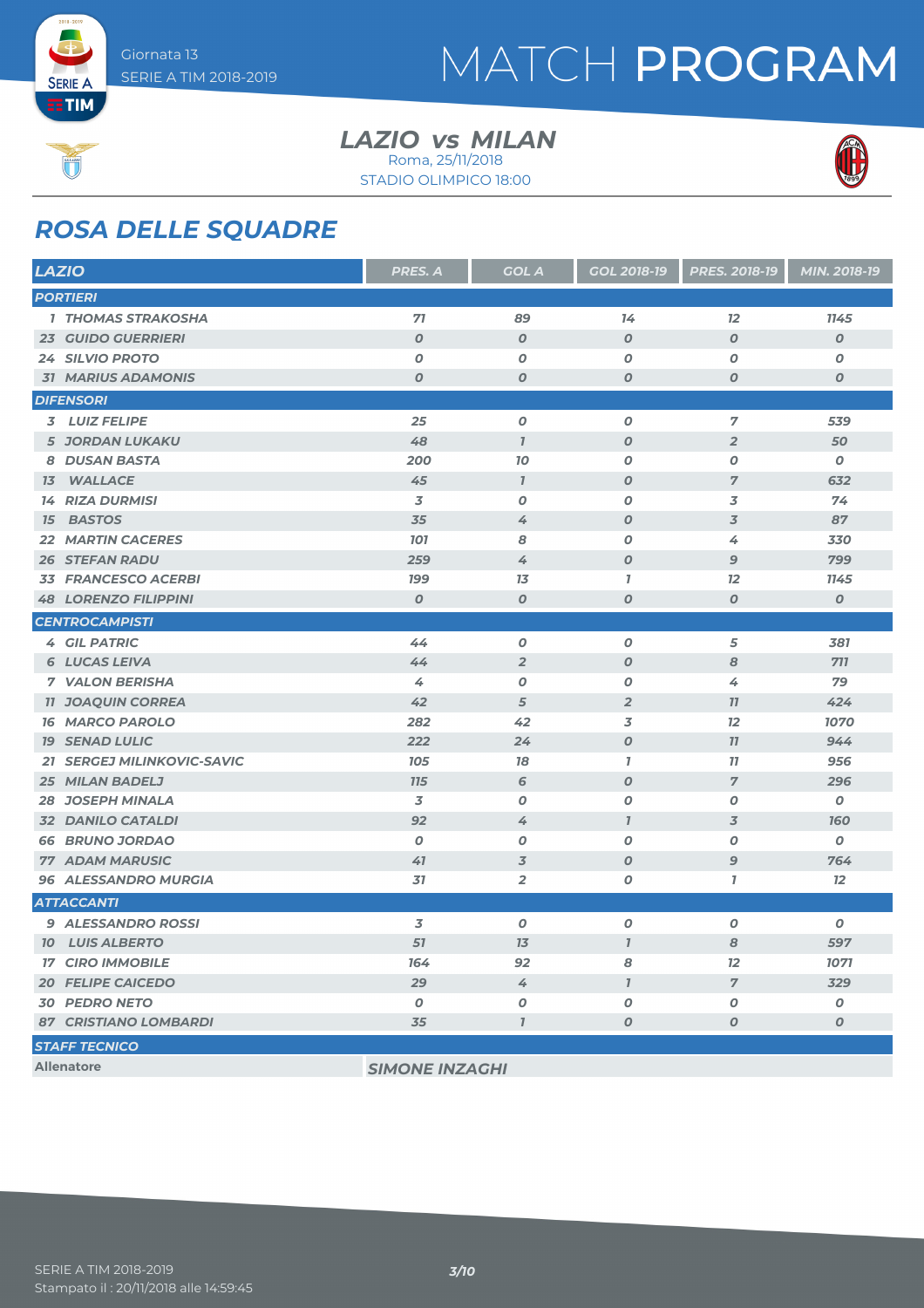## MATCH PROGRAM



**SERIE A** 

### *LAZIO MILAN vs*

STADIO OLIMPICO 18:00 Roma, 25/11/2018



| 141<br>125<br>$\boldsymbol{o}$<br>$\boldsymbol{o}$<br>$\boldsymbol{o}$<br>25 PEPE REINA<br>$\overline{O}$<br>$\boldsymbol{0}$<br>$\boldsymbol{O}$<br>$\boldsymbol{O}$<br>$\boldsymbol{O}$<br><b>35 ALESSANDRO PLIZZARI</b><br>$\mathbf{7}$<br>$\boldsymbol{o}$<br>$\boldsymbol{0}$<br>$\boldsymbol{o}$<br>90 ANTONIO DONNARUMMA<br>O<br><b>778</b><br>12<br><b>99 GIANLUIGI DONNARUMMA</b><br><b>132</b><br>76<br><b>1158</b><br>$\overline{2}$<br>2 DAVIDE CALABRIA<br>48<br>$\mathbf{I}$<br>8<br>633<br>$\boldsymbol{O}$<br>49<br>70<br>$\boldsymbol{O}$<br>$\boldsymbol{O}$<br><b>12 ANDREA CONTI</b><br>8<br>$\overline{2}$<br>1064<br><b>13 ALESSIO ROMAGNOLI</b><br>143<br>11<br>8<br>$\boldsymbol{O}$<br>$\overline{3}$<br>292<br><b>17 CHRISTIAN ZAPATA</b><br>269<br>281<br>5<br>$\boldsymbol{O}$<br>8<br>443<br><b>20 IGNAZIO ABATE</b><br>25<br>$\boldsymbol{0}$<br>960<br><b>22 MATEO MUSACCHIO</b><br>$\boldsymbol{O}$<br>70<br>$\boldsymbol{0}$<br>$\boldsymbol{O}$<br><b>23 IVAN STRINIC</b><br>43<br>O<br>0<br>55<br>$\boldsymbol{O}$<br>$\boldsymbol{O}$<br><b>33 MATTIA CALDARA</b><br><b>70</b><br>$\boldsymbol{O}$<br><b>56 STEFAN SIMIC</b><br>9<br>$\boldsymbol{o}$<br>$\boldsymbol{O}$<br>$\boldsymbol{o}$<br>0<br><b>68 RICARDO RODRIGUEZ</b><br>45<br>$\mathbf{7}$<br>$\boldsymbol{0}$<br>77<br>1026<br>93 DIEGO LAXALT<br>140<br>9<br>70<br>421<br>0<br>$\pmb{\mathit{O}}$<br>95 RAOUL BELLANOVA<br>$\boldsymbol{O}$<br>$\boldsymbol{o}$<br>$\boldsymbol{0}$<br>$\boldsymbol{O}$ | <b>MILAN</b>          | PRES. A | <b>GOL A</b> | <b>GOL 2018-19</b> | PRES. 2018-19 | MIN. 2018-19 |
|------------------------------------------------------------------------------------------------------------------------------------------------------------------------------------------------------------------------------------------------------------------------------------------------------------------------------------------------------------------------------------------------------------------------------------------------------------------------------------------------------------------------------------------------------------------------------------------------------------------------------------------------------------------------------------------------------------------------------------------------------------------------------------------------------------------------------------------------------------------------------------------------------------------------------------------------------------------------------------------------------------------------------------------------------------------------------------------------------------------------------------------------------------------------------------------------------------------------------------------------------------------------------------------------------------------------------------------------------------------------------------------------------------------------------------------------------------------------------------------------------------|-----------------------|---------|--------------|--------------------|---------------|--------------|
|                                                                                                                                                                                                                                                                                                                                                                                                                                                                                                                                                                                                                                                                                                                                                                                                                                                                                                                                                                                                                                                                                                                                                                                                                                                                                                                                                                                                                                                                                                            | <b>PORTIERI</b>       |         |              |                    |               |              |
|                                                                                                                                                                                                                                                                                                                                                                                                                                                                                                                                                                                                                                                                                                                                                                                                                                                                                                                                                                                                                                                                                                                                                                                                                                                                                                                                                                                                                                                                                                            |                       |         |              |                    |               |              |
|                                                                                                                                                                                                                                                                                                                                                                                                                                                                                                                                                                                                                                                                                                                                                                                                                                                                                                                                                                                                                                                                                                                                                                                                                                                                                                                                                                                                                                                                                                            |                       |         |              |                    |               |              |
|                                                                                                                                                                                                                                                                                                                                                                                                                                                                                                                                                                                                                                                                                                                                                                                                                                                                                                                                                                                                                                                                                                                                                                                                                                                                                                                                                                                                                                                                                                            |                       |         |              |                    |               |              |
|                                                                                                                                                                                                                                                                                                                                                                                                                                                                                                                                                                                                                                                                                                                                                                                                                                                                                                                                                                                                                                                                                                                                                                                                                                                                                                                                                                                                                                                                                                            |                       |         |              |                    |               |              |
|                                                                                                                                                                                                                                                                                                                                                                                                                                                                                                                                                                                                                                                                                                                                                                                                                                                                                                                                                                                                                                                                                                                                                                                                                                                                                                                                                                                                                                                                                                            | <b>DIFENSORI</b>      |         |              |                    |               |              |
|                                                                                                                                                                                                                                                                                                                                                                                                                                                                                                                                                                                                                                                                                                                                                                                                                                                                                                                                                                                                                                                                                                                                                                                                                                                                                                                                                                                                                                                                                                            |                       |         |              |                    |               |              |
|                                                                                                                                                                                                                                                                                                                                                                                                                                                                                                                                                                                                                                                                                                                                                                                                                                                                                                                                                                                                                                                                                                                                                                                                                                                                                                                                                                                                                                                                                                            |                       |         |              |                    |               |              |
|                                                                                                                                                                                                                                                                                                                                                                                                                                                                                                                                                                                                                                                                                                                                                                                                                                                                                                                                                                                                                                                                                                                                                                                                                                                                                                                                                                                                                                                                                                            |                       |         |              |                    |               |              |
|                                                                                                                                                                                                                                                                                                                                                                                                                                                                                                                                                                                                                                                                                                                                                                                                                                                                                                                                                                                                                                                                                                                                                                                                                                                                                                                                                                                                                                                                                                            |                       |         |              |                    |               |              |
|                                                                                                                                                                                                                                                                                                                                                                                                                                                                                                                                                                                                                                                                                                                                                                                                                                                                                                                                                                                                                                                                                                                                                                                                                                                                                                                                                                                                                                                                                                            |                       |         |              |                    |               |              |
|                                                                                                                                                                                                                                                                                                                                                                                                                                                                                                                                                                                                                                                                                                                                                                                                                                                                                                                                                                                                                                                                                                                                                                                                                                                                                                                                                                                                                                                                                                            |                       |         |              |                    |               |              |
|                                                                                                                                                                                                                                                                                                                                                                                                                                                                                                                                                                                                                                                                                                                                                                                                                                                                                                                                                                                                                                                                                                                                                                                                                                                                                                                                                                                                                                                                                                            |                       |         |              |                    |               |              |
|                                                                                                                                                                                                                                                                                                                                                                                                                                                                                                                                                                                                                                                                                                                                                                                                                                                                                                                                                                                                                                                                                                                                                                                                                                                                                                                                                                                                                                                                                                            |                       |         |              |                    |               |              |
|                                                                                                                                                                                                                                                                                                                                                                                                                                                                                                                                                                                                                                                                                                                                                                                                                                                                                                                                                                                                                                                                                                                                                                                                                                                                                                                                                                                                                                                                                                            |                       |         |              |                    |               |              |
|                                                                                                                                                                                                                                                                                                                                                                                                                                                                                                                                                                                                                                                                                                                                                                                                                                                                                                                                                                                                                                                                                                                                                                                                                                                                                                                                                                                                                                                                                                            |                       |         |              |                    |               |              |
|                                                                                                                                                                                                                                                                                                                                                                                                                                                                                                                                                                                                                                                                                                                                                                                                                                                                                                                                                                                                                                                                                                                                                                                                                                                                                                                                                                                                                                                                                                            |                       |         |              |                    |               |              |
|                                                                                                                                                                                                                                                                                                                                                                                                                                                                                                                                                                                                                                                                                                                                                                                                                                                                                                                                                                                                                                                                                                                                                                                                                                                                                                                                                                                                                                                                                                            |                       |         |              |                    |               |              |
|                                                                                                                                                                                                                                                                                                                                                                                                                                                                                                                                                                                                                                                                                                                                                                                                                                                                                                                                                                                                                                                                                                                                                                                                                                                                                                                                                                                                                                                                                                            | <b>CENTROCAMPISTI</b> |         |              |                    |               |              |
| $\overline{2}$<br><b>4 JOSE' MAURI</b><br>55<br>0<br>$\boldsymbol{O}$<br>$\boldsymbol{o}$                                                                                                                                                                                                                                                                                                                                                                                                                                                                                                                                                                                                                                                                                                                                                                                                                                                                                                                                                                                                                                                                                                                                                                                                                                                                                                                                                                                                                  |                       |         |              |                    |               |              |
| 41<br>$\overline{3}$<br>8<br>678<br><b>5 GIACOMO BONAVENTURA</b><br>225                                                                                                                                                                                                                                                                                                                                                                                                                                                                                                                                                                                                                                                                                                                                                                                                                                                                                                                                                                                                                                                                                                                                                                                                                                                                                                                                                                                                                                    |                       |         |              |                    |               |              |
| 729<br><b>10 HAKAN CALHANOGLU</b><br>41<br>6<br>0<br>10                                                                                                                                                                                                                                                                                                                                                                                                                                                                                                                                                                                                                                                                                                                                                                                                                                                                                                                                                                                                                                                                                                                                                                                                                                                                                                                                                                                                                                                    |                       |         |              |                    |               |              |
| <b>14 TIEMOUE' BAKAYOKO</b><br>8<br>$\boldsymbol{0}$<br>$\boldsymbol{0}$<br>8<br>406                                                                                                                                                                                                                                                                                                                                                                                                                                                                                                                                                                                                                                                                                                                                                                                                                                                                                                                                                                                                                                                                                                                                                                                                                                                                                                                                                                                                                       |                       |         |              |                    |               |              |
| <b>16 ANDREA BERTOLACCI</b><br>200<br>21<br>0<br>O<br>$\boldsymbol{o}$                                                                                                                                                                                                                                                                                                                                                                                                                                                                                                                                                                                                                                                                                                                                                                                                                                                                                                                                                                                                                                                                                                                                                                                                                                                                                                                                                                                                                                     |                       |         |              |                    |               |              |
| <b>18 RICCARDO MONTOLIVO</b><br>380<br>28<br>$\boldsymbol{O}$<br>$\boldsymbol{O}$<br>$\boldsymbol{O}$                                                                                                                                                                                                                                                                                                                                                                                                                                                                                                                                                                                                                                                                                                                                                                                                                                                                                                                                                                                                                                                                                                                                                                                                                                                                                                                                                                                                      |                       |         |              |                    |               |              |
| 21 LUCAS BIGLIA<br>146<br>14<br>O<br>$\mathbf{9}$<br>830                                                                                                                                                                                                                                                                                                                                                                                                                                                                                                                                                                                                                                                                                                                                                                                                                                                                                                                                                                                                                                                                                                                                                                                                                                                                                                                                                                                                                                                   |                       |         |              |                    |               |              |
| <b>79 FRANK KESSIE</b><br>79<br>13<br>$\overline{2}$<br>12<br><b>1131</b>                                                                                                                                                                                                                                                                                                                                                                                                                                                                                                                                                                                                                                                                                                                                                                                                                                                                                                                                                                                                                                                                                                                                                                                                                                                                                                                                                                                                                                  |                       |         |              |                    |               |              |
|                                                                                                                                                                                                                                                                                                                                                                                                                                                                                                                                                                                                                                                                                                                                                                                                                                                                                                                                                                                                                                                                                                                                                                                                                                                                                                                                                                                                                                                                                                            | <b>ATTACCANTI</b>     |         |              |                    |               |              |
| $\mathbf{7}$<br>306<br><b>7 SAMUEL CASTILLEJO</b><br>10<br>$\mathbf{I}$<br>70                                                                                                                                                                                                                                                                                                                                                                                                                                                                                                                                                                                                                                                                                                                                                                                                                                                                                                                                                                                                                                                                                                                                                                                                                                                                                                                                                                                                                              |                       |         |              |                    |               |              |
| 12<br><b>106</b><br>23<br>4<br><b>1155</b><br>8 SUSO                                                                                                                                                                                                                                                                                                                                                                                                                                                                                                                                                                                                                                                                                                                                                                                                                                                                                                                                                                                                                                                                                                                                                                                                                                                                                                                                                                                                                                                       |                       |         |              |                    |               |              |
| 889<br>187<br>5<br>70<br><b>9 GONZALO HIGUAIN</b><br><b>116</b>                                                                                                                                                                                                                                                                                                                                                                                                                                                                                                                                                                                                                                                                                                                                                                                                                                                                                                                                                                                                                                                                                                                                                                                                                                                                                                                                                                                                                                            |                       |         |              |                    |               |              |
| 57<br>11<br>$\boldsymbol{O}$<br>4<br><b>195</b><br><b>11 FABIO BORINI</b>                                                                                                                                                                                                                                                                                                                                                                                                                                                                                                                                                                                                                                                                                                                                                                                                                                                                                                                                                                                                                                                                                                                                                                                                                                                                                                                                                                                                                                  |                       |         |              |                    |               |              |
| <b>63 PATRICK CUTRONE</b><br>39<br>12<br>$\overline{2}$<br>10<br>412                                                                                                                                                                                                                                                                                                                                                                                                                                                                                                                                                                                                                                                                                                                                                                                                                                                                                                                                                                                                                                                                                                                                                                                                                                                                                                                                                                                                                                       |                       |         |              |                    |               |              |
| $\boldsymbol{O}$<br>$\boldsymbol{O}$<br>$\boldsymbol{O}$<br>$\boldsymbol{O}$<br>$\boldsymbol{O}$<br><b>77 ALEN HALILOVIC</b>                                                                                                                                                                                                                                                                                                                                                                                                                                                                                                                                                                                                                                                                                                                                                                                                                                                                                                                                                                                                                                                                                                                                                                                                                                                                                                                                                                               |                       |         |              |                    |               |              |
| 0<br>0<br>0<br>O<br>O<br><b>96 FRANK TSADJOUT</b>                                                                                                                                                                                                                                                                                                                                                                                                                                                                                                                                                                                                                                                                                                                                                                                                                                                                                                                                                                                                                                                                                                                                                                                                                                                                                                                                                                                                                                                          |                       |         |              |                    |               |              |
|                                                                                                                                                                                                                                                                                                                                                                                                                                                                                                                                                                                                                                                                                                                                                                                                                                                                                                                                                                                                                                                                                                                                                                                                                                                                                                                                                                                                                                                                                                            | <b>STAFF TECNICO</b>  |         |              |                    |               |              |

**Allenatore** *GENNARO GATTUSO*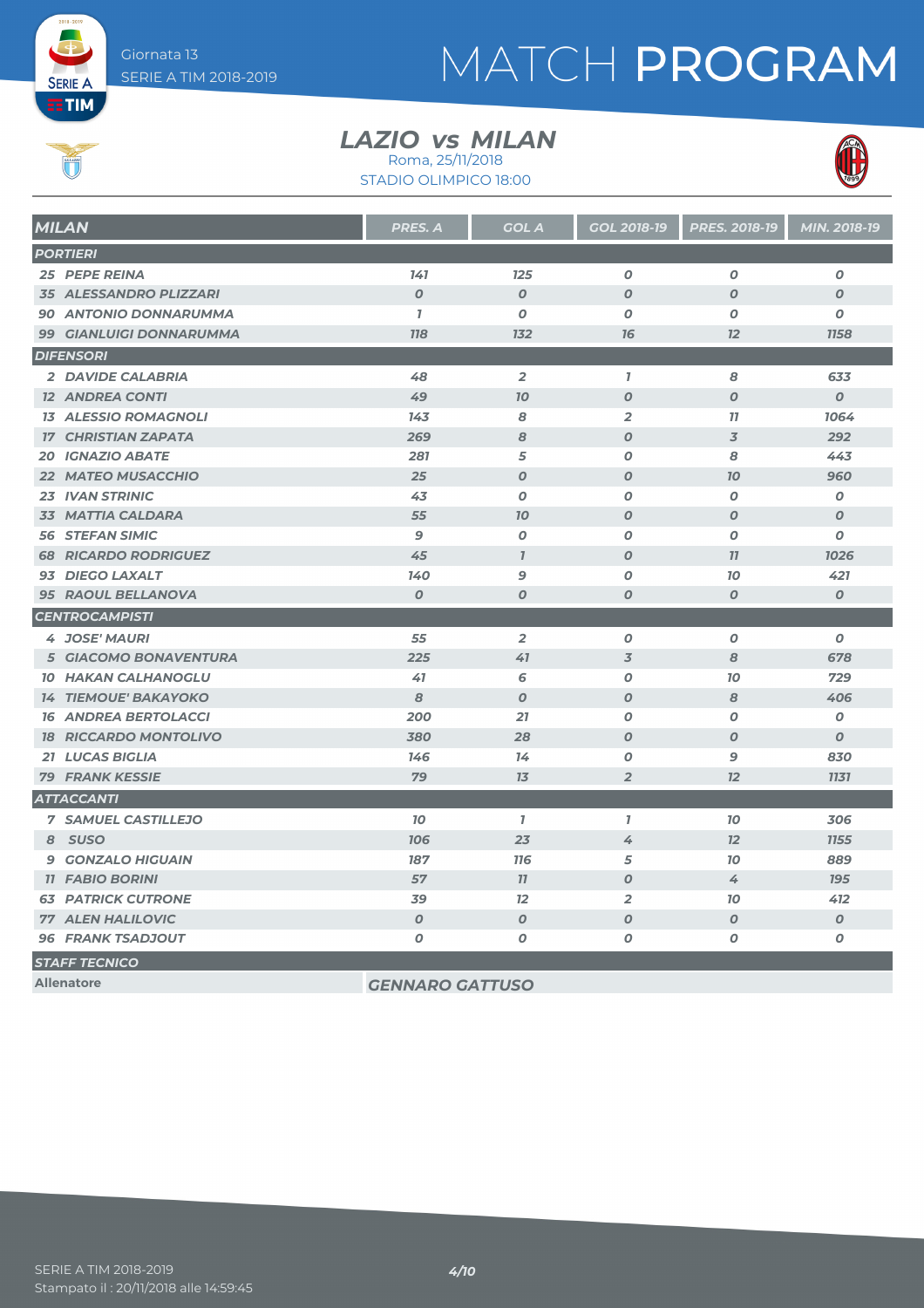## MATCH PROGRAM



**SERIE A** 

*LAZIO MILAN vs* STADIO OLIMPICO 18:00 Roma, 25/11/2018



## *RENDIMENTO RECENTE*

| <b>LAZIO</b>        |                                                                                        |                                                                        |         |
|---------------------|----------------------------------------------------------------------------------------|------------------------------------------------------------------------|---------|
| 12^ GIORNATA        | <b>SASSUOLO</b>                                                                        | <b>LAZIO</b>                                                           |         |
| 11/11/2018          | 15'(1°T) G. FERRARI                                                                    | 8'(1 <sup>°</sup> T) M. PAROLO                                         | $7-7$   |
| <b>11^ GIORNATA</b> | <b>LAZIO</b>                                                                           | <b>SPAL</b>                                                            |         |
| 04/11/2018          | 26'(1°T) C. IMMOBILE, 35'(1°T) C. IMMOBILE, 14'(2°T) D.<br>CATALDI, 25'(2°T) M. PAROLO | 28'(1°T) M. ANTENUCCI                                                  | $4 - 1$ |
| 10^ GIORNATA        | <b>LAZIO</b>                                                                           | <b>INTER</b>                                                           |         |
| 29/10/2018          |                                                                                        | 28'(1°T) M. ICARDI, 41'(1°T) M. BROZOVIC, 25'(2°T) M.<br><b>ICARDI</b> | $0 - 3$ |
| 9^ GIORNATA         | <b>PARMA</b>                                                                           | <b>LAZIO</b>                                                           |         |
| 21/10/2018          |                                                                                        | 36'(2°T) C. IMMOBILE, 49'(2°T) J. CORREA                               | $0-2$   |
| <b>8^ GIORNATA</b>  | <b>LAZIO</b>                                                                           | <b>FIORENTINA</b>                                                      |         |
| 07/10/2018          | 37'(1 <sup>°</sup> T) C. IMMOBILE                                                      |                                                                        | $7-0$   |
|                     |                                                                                        |                                                                        |         |

#### *MILAN*

| 12^ GIORNATA<br>11/11/2018        | <b>MILAN</b>                                                                                                   | <b>JUVENTUS</b><br>8'(1°T) M. MANDZUKIC, 36'(2°T) C. RONALDO       | $0 - 2$ |
|-----------------------------------|----------------------------------------------------------------------------------------------------------------|--------------------------------------------------------------------|---------|
| <b>11^ GIORNATA</b><br>04/11/2018 | <b>UDINESE</b>                                                                                                 | <b>MILAN</b><br>52'(2°T) A. ROMAGNOLI                              | $O - 7$ |
| 10^ GIORNATA<br>28/10/2018        | <b>MILAN</b><br>17'(1 <sup>°</sup> T) P. CUTRONE, 36'(1 <sup>°</sup> T) G. HIGUAIN, 17'(2 <sup>°</sup> T) SUSO | <b>SAMPDORIA</b><br>21'(1°T) R. SAPONARA, 31'(1°T) F. QUAGLIARELLA | $3 - 2$ |
| 9^ GIORNATA<br>21/10/2018         | <b>INTER</b><br>47'(2°T) M. ICARDI                                                                             | <b>MILAN</b>                                                       | $7-0$   |
| <b>8^ GIORNATA</b><br>07/10/2018  | <b>MILAN</b><br>27'(1°T) G. HIGUAIN, 34'(1°T) G. HIGUAIN, 11'(2°T) G.<br><b>BONAVENTURA</b>                    | <b>CHIEVOVERONA</b><br>18'(2 <sup>°</sup> T) S. PELLISSIER         | $3 - 7$ |

| <b>CONFRONTO SQUADRE (Valori medi)</b> | <b>LAZIO</b> | <b>MILAN</b> |
|----------------------------------------|--------------|--------------|
| <b>Goal Fatti</b>                      | 7.5          | 1.75         |
| <b>Goal Subiti</b>                     | 7.17         | 1.33         |
| <b>Tiri totali</b>                     | 12.08        | 12.42        |
| <b>Tiri in porta</b>                   | 6            | 7.25         |
| <b>Assist</b>                          | 0.67         | 1.08         |
| Azioni di attacco                      | 50.92        | 46.75        |
| Passaggi riusciti                      | 399          | 478          |
| Passaggi riusciti %                    | 82%          | 87%          |
| <b>Falli Fatti</b>                     | $12.5$       | 10.33        |
| <b>Falli Subiti</b>                    | 8.83         | 10.75        |
| <b>Baricentro</b>                      | 52.04m       | 50.68m       |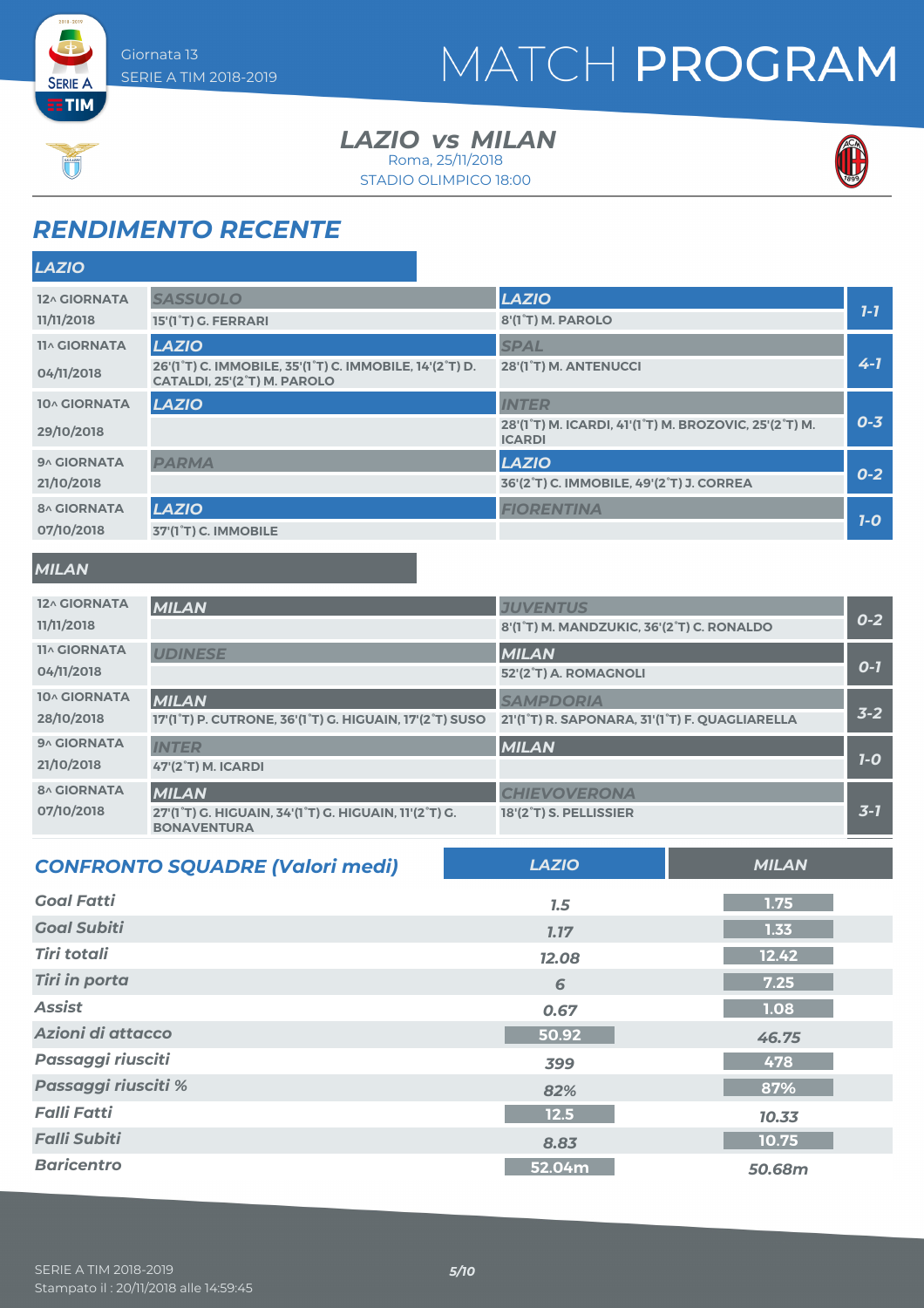SERIE A  $ETIM$ 

## MATCH PROGRAM

#### *LAZIO MILAN vs* Roma, 25/11/2018

STADIO OLIMPICO 18:00



### *RENDIMENTO ATLETICO \**

| <b>LAZIO</b>           | Pres. (Min.) | Media (km) | <b>Media</b><br>print (Km) | <b>MILAN</b>            | Pres. (Min.) | Media (km) | <b>Media</b><br>Sprint (Km) |
|------------------------|--------------|------------|----------------------------|-------------------------|--------------|------------|-----------------------------|
| <b>16</b> M. PAROLO    | 12 (1070')   | 11.229     | 0.99                       | 21 L. BIGLIA            | 9(830)       | 11.911     | 0.682                       |
| 4 G. PATRIC            | 5(381)       | 10.851     | 1.088                      | 79 F. KESSIE            | 12 (1131')   | 11.445     | 0.931                       |
| 21 S. MILINKOVIC-SAVIC | 11 (956')    | 10.629     | 0.733                      | 5 G. BONAVENTURA        | 8(678)       | 10.657     | 0.636                       |
| <b>6</b> L. LEIVA      | 8(711)       | 10.5       | 0.675                      | 22 M. MUSACCHIO         | 10 (960')    | 10.552     | 0.492                       |
| 33 F. ACERBI           | 12 (1145')   | 10.355     | 0.671                      | 2 D. CALABRIA           | 8(633)       | 10.54      | 0.843                       |
| <b>13 WALLACE</b>      | 7(632)       | 10.204     | 0.585                      | <b>13</b> A. ROMAGNOLI  | 11(1064)     | 10.516     | 0.439                       |
| 77 A. MARUSIC          | 9(764)       | 10.191     | 0.983                      | 8 SUSO                  | 12 (1155')   | 10.053     | 0.714                       |
| 17 C. IMMOBILE         | 12 (1071')   | 10.01      | 1.029                      | <b>68</b> R. RODRIGUEZ  | 11(1026')    | 9.947      | 0.725                       |
| <b>26</b> S. RADU      | 9(799')      | 9.905      | 0.635                      | 9 G. HIGUAIN            | 10(889')     | 9.74       | 0.611                       |
| <b>32</b> D. CATALDI   | 3(160)       | 9.675      | 0.748                      | <b>10 H. CALHANOGLU</b> | 10(729')     | 9.611      | 0.855                       |
| <b>19</b> S. LULIC     | 11(944)      | 9.518      | 0.914                      | <b>17</b> C. ZAPATA     | 3(292)       | 9.445      | 0.531                       |
| <b>10 LUIS ALBERTO</b> | 8 (597')     | 9.372      | 0.679                      | 14 T. BAKAYOKO          | 8(406)       | 8.915      | 0.549                       |
| 22 M. CACERES          | 4(330)       | 9.356      | 0.651                      | 93 D. LAXALT            | 10(421)      | 8.35       | 0.737                       |
| <b>3</b> LUIZ FELIPE   | 7(539)       | 9.351      | 0.598                      | <b>20</b> I. ABATE      | 8(443)       | 8.308      | 0.655                       |
| 25 M. BADELJ           | 7(296)       | 7.729      | 0.433                      | 63 P. CUTRONE           | 10(412)      | 8.241      | 0.8                         |
| 20 F. CAICEDO          | 7(329)       | 6.275      | 0.517                      | <b>11</b> F. BORINI     | 4(195)       | 7.654      | 0.795                       |
| <b>11</b> J. CORREA    | 11(424)      | 5.607      | 0.524                      | 7S. CASTILLEJO          | 10 (306')    | 6.072      | 0.622                       |
| <b>15 BASTOS</b>       | 3(87)        | 3.926      | 0.266                      |                         |              |            |                             |
| 14 R. DURMISI          | 3(74)        | 3.362      | 0.258                      |                         |              |            |                             |
| <b>7</b> V. BERISHA    | 4(79)        | 2.836      | 0.242                      |                         |              |            |                             |
| 5J. LUKAKU             | 2(50)        | 2.589      | 0.312                      |                         |              |            |                             |
| 96 A. MURGIA           | 1(12')       | 7.15       | 0.094                      |                         |              |            |                             |

\* Le informazioni riportate sul Rendimento Atletico sono da intendersi riferite al periodo di permanenza nella squadra corrente.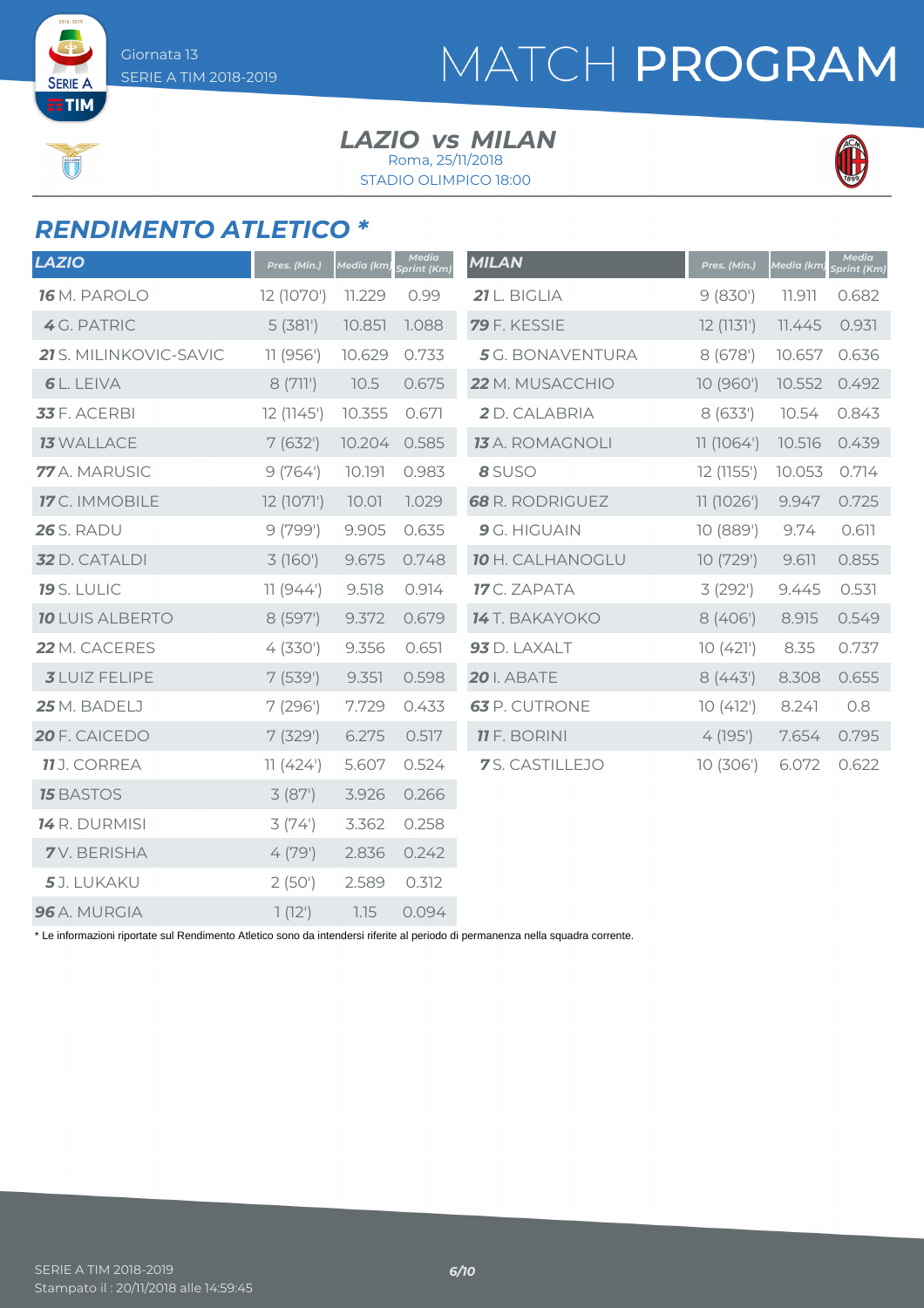**SERIE A ETIM** 

 $\begin{bmatrix}\n\frac{\sqrt{1+\sqrt{2}}}{2}\\
\frac{\sqrt{1+\sqrt{2}}}{2}\n\end{bmatrix}$ 

## MATCH PROGRAM

*LAZIO MILAN vs* Roma, 25/11/2018





### *GLI INCONTRI DELLA 13 ^ GIORNATA*

| <b>UDINESE</b>  | <b>ROMA</b>         | 24/11/2018 15:00 |
|-----------------|---------------------|------------------|
| <b>JUVENTUS</b> | <b>SPAL</b>         | 24/11/2018 18:00 |
| <b>INTER</b>    | <b>FROSINONE</b>    | 24/11/2018 20:30 |
| <b>PARMA</b>    | <b>SASSUOLO</b>     | 25/11/2018 12:30 |
| <b>BOLOGNA</b>  | <b>FIORENTINA</b>   | 25/11/2018 15:00 |
| <b>EMPOLI</b>   | <b>ATALANTA</b>     | 25/11/2018 15:00 |
| <b>NAPOLI</b>   | <b>CHIEVOVERONA</b> | 25/11/2018 15:00 |
| <b>LAZIO</b>    | <b>MILAN</b>        | 25/11/2018 18:00 |
| <b>GENOA</b>    | <b>SAMPDORIA</b>    | 25/11/2018 20:30 |
| <b>CAGLIARI</b> | <b>TORINO</b>       | 26/11/2018 20:30 |

### *CLASSIFICA SERIE A*

|                     | <b>PTI</b>       | <b>GIOC</b> | <b>VINTE</b>        | <b>NULLE</b>            | <b>PERSE</b>            | GF | GS        | <b>DIFF.RETI</b> |
|---------------------|------------------|-------------|---------------------|-------------------------|-------------------------|----|-----------|------------------|
| <b>JUVENTUS</b>     | 34               | 12          | 77                  | $\overline{\mathbf{I}}$ | $\boldsymbol{o}$        | 26 | 8         | $+18$            |
| <b>NAPOLI</b>       | 28               | 12          | $\mathbf{9}$        | $\overline{I}$          | $\overline{2}$          | 26 | 13        | $+13$            |
| <b>INTER</b>        | 25               | 12          | 8                   | $\overline{I}$          | $\overline{3}$          | 22 | 70        | $+12$            |
| <b>LAZIO</b>        | 22               | 12          | $\overline{7}$      | $\overline{\mathbf{I}}$ | 4                       | 18 | 14        | $+4$             |
| <b>MILAN</b>        | 21               | 12          | $6\phantom{1}6$     | $\overline{\mathbf{3}}$ | $\overline{\mathbf{3}}$ | 21 | 16        | $+5$             |
| <b>ROMA</b>         | 19               | 12          | 5                   | 4                       | $\overline{3}$          | 22 | 15        | $+7$             |
| <b>SASSUOLO</b>     | 19               | 12          | 5                   | 4                       | $\overline{3}$          | 20 | 17        | $+3$             |
| <b>ATALANTA</b>     | 78               | 12          | 5                   | $\overline{3}$          | 4                       | 23 | 14        | $+9$             |
| <b>FIORENTINA</b>   | 17               | 12          | 4                   | 5                       | $\overline{3}$          | 78 | 70        | $+8$             |
| <b>TORINO</b>       | 17               | 12          | 4                   | 5                       | $\overline{3}$          | 17 | 15        | $+2$             |
| <b>PARMA</b>        | 17               | 12          | 5                   | $\overline{2}$          | 5                       | 12 | 15        | $-3$             |
| <b>SAMPDORIA</b>    | 15               | 12          | 4                   | $\overline{3}$          | 5                       | 76 | 15        | $+7$             |
| <b>CAGLIARI</b>     | 14               | 12          | $\overline{3}$      | 5                       | 4                       | 12 | 76        | $-4$             |
| <b>GENOA</b>        | 14               | 12          | 4                   | $\overline{2}$          | 6                       | 17 | 26        | -9               |
| <b>SPAL</b>         | 13               | 12          | 4                   | $\overline{I}$          | $\overline{7}$          | 77 | <b>19</b> | $-8$             |
| <b>BOLOGNA</b>      | 10               | 12          | $\overline{2}$      | 4                       | 6                       | 11 | 18        | $-7$             |
| <b>UDINESE</b>      | $\boldsymbol{9}$ | 12          | $\overline{2}$      | $\overline{3}$          | $\overline{z}$          | 77 | 78        | $-7$             |
| <b>EMPOLI</b>       | $\mathbf{9}$     | 12          | $\overline{2}$      | 3                       | $\overline{7}$          | 12 | 21        | $-9$             |
| <b>FROSINONE</b>    | $\overline{7}$   | 12          | $\boldsymbol{\eta}$ | 4                       | $\overline{z}$          | 10 | 25        | $-15$            |
| <b>CHIEVOVERONA</b> | $\pmb{o}$        | 12          | $\boldsymbol{o}$    | $\overline{3}$          | $\mathbf{9}$            | 70 | 30        | $-20$            |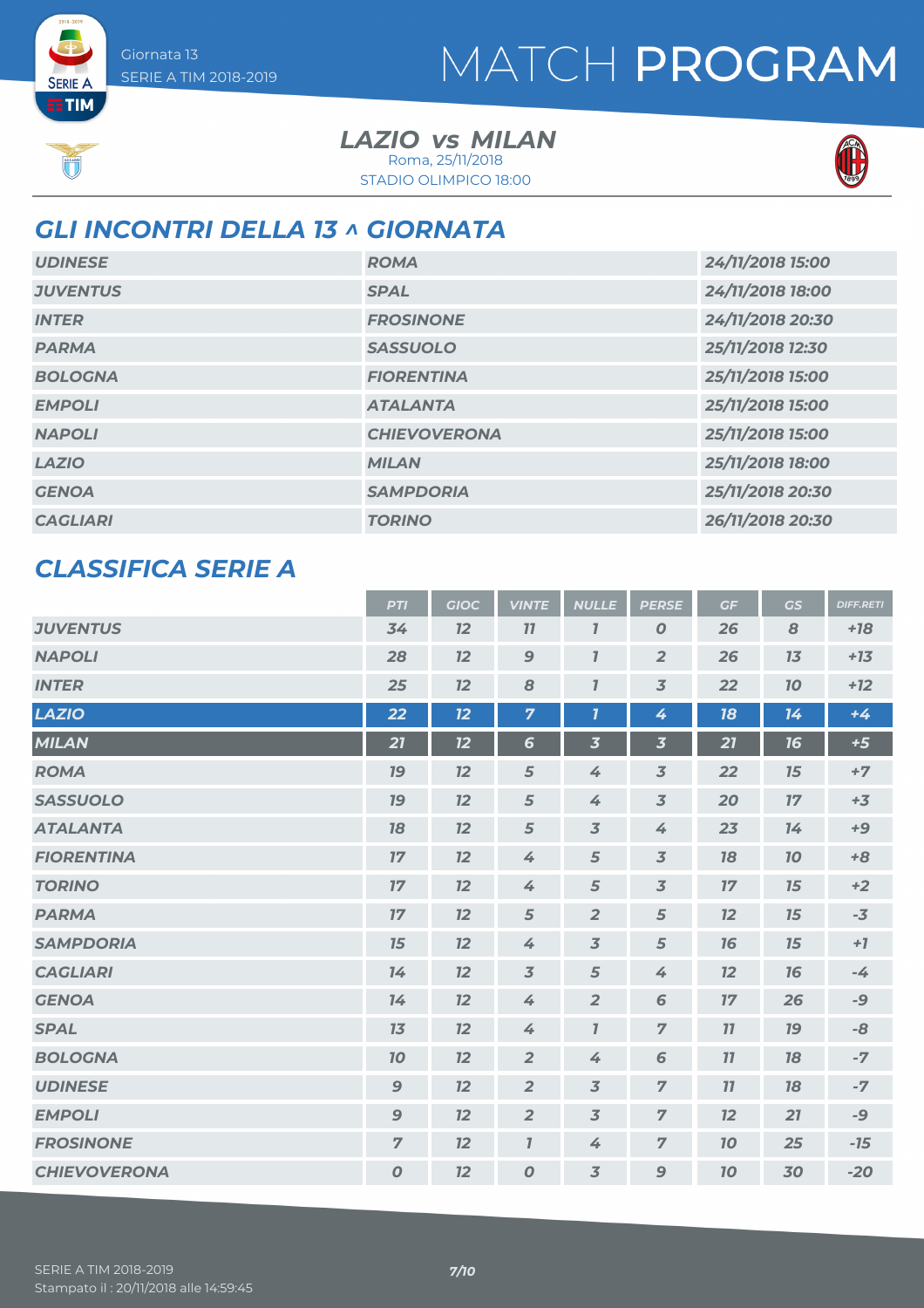**SERIE A ETIM** 

 $\begin{bmatrix} x_1 & x_2 \\ x_3 & x_4 \end{bmatrix}$ 

## MATCH PROGRAM

*LAZIO MILAN vs* STADIO OLIMPICO 18:00 Roma, 25/11/2018



### *CLASSIFICA GIOCATORI*

| <b>RANKING MARCATORI</b> | <b>Gol(Rigore)</b>         |
|--------------------------|----------------------------|
| <b>K. PIATEK</b>         | <b>GEN 9 (0)</b>           |
| 2 C. IMMOBILE            | $LAZ$ 8 (1)                |
| 2 C. RONALDO             | $JUV$ 8 (1)                |
| 4 M. ICARDI              | $INT$ 7(2)                 |
| 4 L. INSIGNE             | <b>NAP 7(0)</b>            |
| 4 D. MERTENS             | $NAP$ 7(1)                 |
| <b>7 L. PAVOLETTI</b>    | CAG 6 (0)                  |
| <b>7 F. CAPUTO</b>       | $EMP$ 6(1)                 |
| 7 G. DEFREL              | <b>SAM 6 (0)</b>           |
| <b>10 M. MANDZUKIC</b>   | <b>JUV</b><br><b>5</b> (0) |

### *CLASSIFICA SQUADRE*

| <b>RANKING SQUADRE</b>           | <b>Gol - Media Gol</b> |      |
|----------------------------------|------------------------|------|
| <b>JUVENTUS</b>                  | 26                     | 2.17 |
| <b>NAPOLI</b>                    | 26                     | 2.17 |
| <b>ATALANTA</b><br>3             | 23                     | 1.92 |
| <b>INTER</b><br>4                | 22                     | 7.83 |
| <b>ROMA</b><br>4                 | 22                     | 1.83 |
| MILAN<br>6                       | 21                     | 1.75 |
| <b>SASSUOLO</b><br>7             | 20                     | 7.67 |
| <b>FIORENTINA</b><br>8           | 18                     | 7.5  |
| <b>LAZIO</b><br>8                | 18                     | 7.5  |
| <b>10 GENOA</b>                  | 77                     | 7.42 |
| <b>10 TORINO</b>                 | 17                     | 1.42 |
| <b>SAMPDORIA</b><br><b>12</b>    | 16                     | 1.33 |
| <b>CAGLIARI</b><br><b>13</b>     | 12                     |      |
| <b>EMPOLI</b><br><b>13</b>       | 12                     |      |
| <b>PARMA</b><br>13               | 12                     |      |
| <b>BOLOGNA</b><br><b>16</b>      | $\overline{11}$        | 0.92 |
| <b>SPAL</b><br><b>16</b>         | $\overline{11}$        | 0.92 |
| <b>16 UDINESE</b>                | 77                     | 0.92 |
| <b>CHIEVOVERONA</b><br><b>19</b> | 10                     | 0.83 |
| <b>19 FROSINONE</b>              | 10                     | 0.83 |

|                | <b>RANKING SQUADRE</b> | Tot Tiri - In Porta - Fuori |           |    |
|----------------|------------------------|-----------------------------|-----------|----|
|                | <b>JUVENTUS</b>        | <b>180</b>                  | 93        | 87 |
| 2              | <b>NAPOLI</b>          | 176                         | 89        | 87 |
| 3              | <b>ATALANTA</b>        | 167                         | 88        | 79 |
| 4              | <b>ROMA</b>            | 153                         | 94        | 59 |
| 5              | <b>MILAN</b>           | 149                         | 87        | 62 |
| 6              | <b>INTER</b>           | 147                         | 71        | 76 |
| 7              | <b>LAZIO</b>           | 145                         |           | 73 |
| 8              | <b>FIORENTINA</b>      | 136                         |           | 62 |
| 9              | <b>TORINO</b>          | <b>128</b>                  | 65        | 63 |
| <b>10</b>      | <b>UDINESE</b>         | 125                         | <b>59</b> | 66 |
| $\overline{1}$ | <b>SASSUOLO</b>        | <b>120</b>                  | 63        | 57 |
| 12             | <b>EMPOLI</b>          | <b>777</b>                  | 51        | 56 |
| 13             | <b>GENOA</b>           | 116                         | 60        | 56 |
| 14             | <b>BOLOGNA</b>         | <b>103</b>                  | 45        | 58 |
| <b>15</b>      | <b>CAGLIARI</b>        | <b>101</b>                  | 4<br>4    | 57 |
| 15             | <b>SPAL</b>            | <b>101</b>                  | 0         | 57 |
| 17             | <b>SAMPDORIA</b>       | 95                          | 57        | 44 |
| 18             | <b>CHIEVOVERONA</b>    | 9<br>O                      | 40        | 50 |
| 18             | <b>PARMA</b>           | 90                          | 49        | 41 |
|                | <b>20 FROSINONE</b>    | 85                          | 40        | 45 |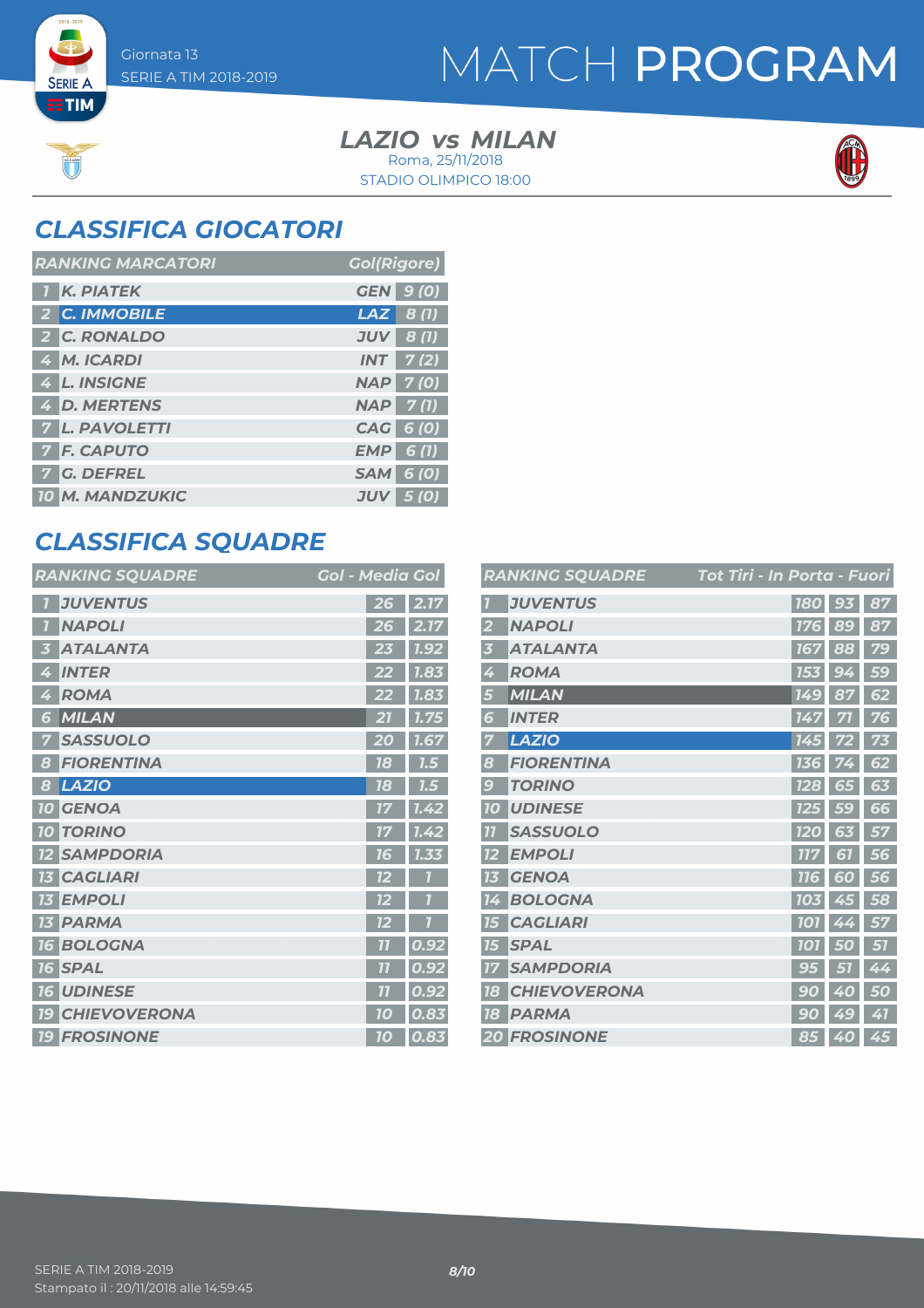**SERIE A ETIM** 

# MATCH PROGRAM

#### *LAZIO MILAN vs* Roma, 25/11/2018

STADIO OLIMPICO 18:00



| <b>RANKING SQUADRE</b>     | <b>Assist</b> |
|----------------------------|---------------|
| <b>NAPOLI</b>              | 16            |
| <b>ROMA</b><br>'n          | 16            |
| <b>ATALANTA</b>            | 14            |
| <b>JUVENTUS</b>            | 14            |
| <b>INTER</b>               | 73            |
| <b>MILAN</b>               | 13            |
| <b>SAMPDORIA</b><br>5      | 73            |
| <b>SASSUOLO</b><br>8       | 12            |
| <b>GENOA</b><br>$\epsilon$ | 77            |
| <b>10 BOLOGNA</b>          | 9             |
| <b>10 CAGLIARI</b>         | g             |
| <b>12 FIORENTINA</b>       | 8             |
| <b>12 LAZIO</b>            | 8             |
| <b>12 TORINO</b>           | 8             |
| <b>12 UDINESE</b>          | 8             |
| <b>16 EMPOLI</b>           | 7             |
| <b>16 FROSINONE</b>        | 7             |
| <b>16 SPAL</b>             | 7             |
| <b>19 PARMA</b>            | 5             |
| <b>20 CHIEVOVERONA</b>     | 4             |

| <b>RANKING SQUADRE</b>                    | Passaggi riusciti - % * |     |    |
|-------------------------------------------|-------------------------|-----|----|
| <b>JUVENTUS</b>                           |                         | 547 | 88 |
| <b>NAPOLI</b>                             |                         | 537 | 87 |
| <b>INTER</b>                              |                         | 485 | 85 |
| <b>MILAN</b>                              |                         | 478 | 87 |
| <b>ROMA</b>                               |                         | 468 | 85 |
| <b>ATALANTA</b><br>G                      |                         | 458 | 84 |
| <b>SASSUOLO</b>                           |                         | 453 | 85 |
| <b>SAMPDORIA</b><br>8                     |                         | 436 | 82 |
| <b>EMPOLI</b><br>$\overline{\mathcal{C}}$ |                         | 429 | 83 |
| <b>LAZIO</b><br>70                        |                         | 399 | 82 |
| <b>SPAL</b><br>77                         |                         | 388 | 83 |
| <b>CAGLIARI</b><br>$12 \overline{ }$      |                         | 383 | 80 |
| <b>CHIEVOVERONA</b>                       |                         | 367 | 80 |
| <b>TORINO</b><br>4                        |                         | 365 | 79 |
| <b>FIORENTINA</b><br>15                   |                         | 350 | 79 |
| <b>UDINESE</b><br>76                      |                         | 333 | 80 |
| <b>GENOA</b>                              |                         | 315 | 78 |
| <b>FROSINONE</b><br>18                    |                         | 313 | 78 |
| <b>BOLOGNA</b><br><b>19</b>               |                         | 271 | 75 |
| 20 PARMA                                  |                         | 253 | 75 |

\* Valori medi per partita.

|   | <b>RANKING SQUADRE</b> | <b>Media Km</b> |
|---|------------------------|-----------------|
|   | <b>CAGLIARI</b>        | 112.354         |
|   | <b>BOLOGNA</b>         | 111.852         |
|   | <b>ATALANTA</b>        | 110.999         |
|   | <b>CHIEVOVERONA</b>    | 110.399         |
|   | <b>INTER</b>           | 110.29          |
| 6 | MILAN                  | 109.733         |
|   | <b>EMPOLI</b>          | 109.326         |
| 8 | <b>PARMA</b>           | 109.241         |
| 9 | <b>JUVENTUS</b>        | 108.366         |
|   | <b>10 NAPOLI</b>       | 107.915         |
|   | <b>11 LAZIO</b>        | 107.889         |
|   | <b>12 SASSUOLO</b>     | 107.82          |
|   | <b>FIORENTINA</b>      | 107.677         |
|   | <b>14 ROMA</b>         | 106.922         |
|   | <b>15 SPAL</b>         | 106.427         |
|   | <b>16 TORINO</b>       | 106.386         |
|   | <b>17 GENOA</b>        | 105.938         |
|   | <b>18 FROSINONE</b>    | 105.904         |
|   | <b>19 SAMPDORIA</b>    | 105.863         |
|   | <b>20 UDINESE</b>      | 105.504         |

|                | <b>RANKING SQUADRE</b> | Tot. Parate - Media |                  |
|----------------|------------------------|---------------------|------------------|
| 7              | <b>PARMA</b>           | 60                  | 5                |
| $\overline{2}$ | <b>FROSINONE</b>       | 55                  | 4.58             |
| 3              | <b>EMPOLI</b>          | 53                  | 4.42             |
| 4              | <b>BOLOGNA</b>         | 49                  | 4.08             |
| 5              | <b>CHIEVOVERONA</b>    | 45                  | 3.7              |
| 6              | <b>GENOA</b>           | 42                  | 3.5              |
| 7              | <b>LAZIO</b>           | 39                  | 3.25             |
| 8              | <b>SPAL</b>            | 39                  | 3.25             |
| 9              | <b>INTER</b>           | 38                  | 3.17             |
|                | <b>10 CAGLIARI</b>     | 38                  | $\overline{3.1}$ |
| 11             | <b>UDINESE</b>         | 3<br>6              |                  |
| 12             | <b>ROMA</b>            | 36                  | 3                |
| 13             | <b>SAMPDORIA</b>       | 35                  | 2.92             |
| 14             | <b>TORINO</b>          | 35                  | 2.92             |
| <b>15</b>      | <b>FIORENTINA</b>      | 31                  | 2.58             |
|                | <b>16 NAPOLI</b>       | 30                  | 2.5 <sub>1</sub> |
| 17             | <b>SASSUOLO</b>        | 28                  | 2.33             |
|                | <b>18 MILAN</b>        | 27                  | 2.25             |
|                | <b>19 ATALANTA</b>     | 26                  | 2.17             |
|                | <b>20 JUVENTUS</b>     | 24                  | $\overline{2}$   |